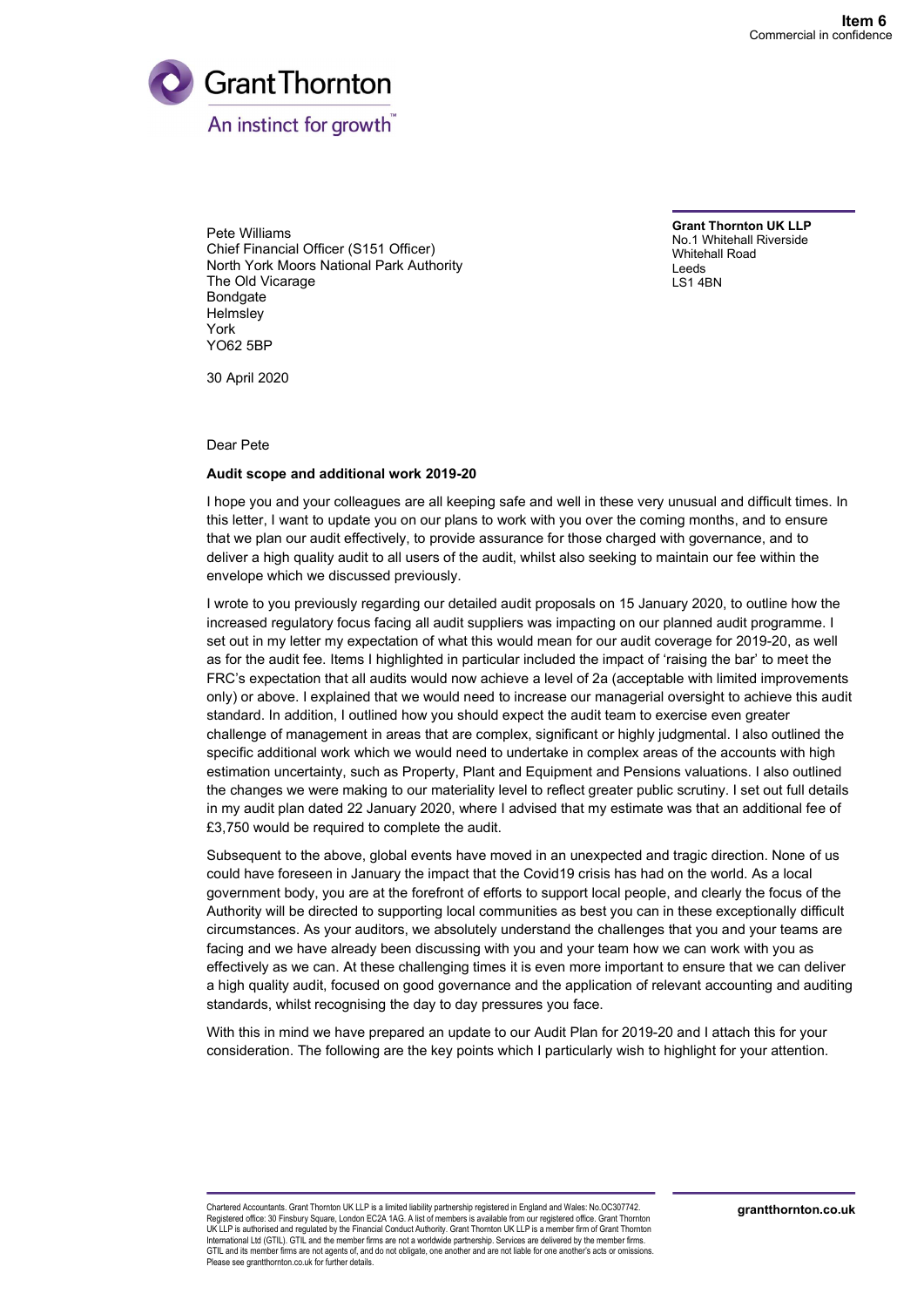## Addition of a significant audit risk in respect of Covid 19:

The crisis has increased audit risk factors in the following areas:

- Remote working arrangements and redeployment of staff to critical front-line duties may impact on the quality and timing of the production of the financial statements, and the evidence we can obtain through physical observation;
- Volatility of financial and property markets will increase the uncertainty of assumptions applied by management to asset valuation and receivable recovery estimates, and the reliability of evidence we can obtain to corroborate management's estimates;
- Financial uncertainty will require management to reconsider financial forecasts supporting their going concern assessment and their overall financial resilience and whether material uncertainties for a period of at least 12 months from the anticipated date of approval of the audited financial statements have arisen; and
- Disclosures within the financial statements will require significant revision to reflect the unprecedented situation and its impact on the preparation of the financial statements as at 31 March 2020 in accordance with IAS1, particularly in relation to material uncertainties.

We have set out in the Audit Plan update the additional work we propose to undertake in respect of this new significant risk. Fundamental to our response will be working with you to understand the arrangements the Authority has in place to address relevant risks in respect of Covid 19 in its accounts preparation. We will also review the appropriateness of your disclosures, including in respect of any estimation uncertainties around for example PPE and Pensions asset valuations.

#### Value for Money and Financial Standing

As part of our VFM work we will ensure we understand the arrangements you are putting in place to manage risks around business continuity in the current crisis. We do not envisage this will be a significant audit risk for 2019-20, although we will keep this under review for 2020-21. We will also review your assessment of going concern and financial stability in the light of increased uncertainties around for example, car park and visitor centre income. In our updated Audit Plan we have now included a significant risk in relation to financial standing, and we envisage linking the additional VFM work around financial standing with our Going Concern opinion work.

#### Regulatory changes.

As you will be aware, earlier this month, CIPFA decided to adopt a small number of presentational changes to its Accounting Code of Practice for 2019-20. The changes which are now proposed to the Code, for example around disclosure, will have only a marginal impact on the audit. The additional audit risk factors that I highlighted in my January 2020 letter regarding raising the bar, PPE and Pensions work, for example, will therefore all still be required this year. You will also be aware that the Government accounting Financial Reporting Advisory Board (FRAB) has deferred the implementation of IFRS 16 by a year. Whilst IAS 8 disclosures will be required, this change will lead to some reduction in preparatory work required by both you and us, for this year at least.

Finally, MHCLG has revised the publication date for the draft accounts to 31 August and set a target date for publication of audited accounts of 30 November. Whilst flexibility in moving away from July is welcome, a number of authorities have highlighted the risk that a delayed closedown process could impact on their budget programme for 2021-22. We are keen to agree a timetable that works for you, and that we can both commit too.

I have noted your preference to send us your draft accounts in June and for us to commence our audit in early July (after we have completed our NHS audit work to the end of June). We are currently profiling all our local authority audits across the North and I will be in touch once this process is complete with a proposed timetable that hopefully we can both agree to.